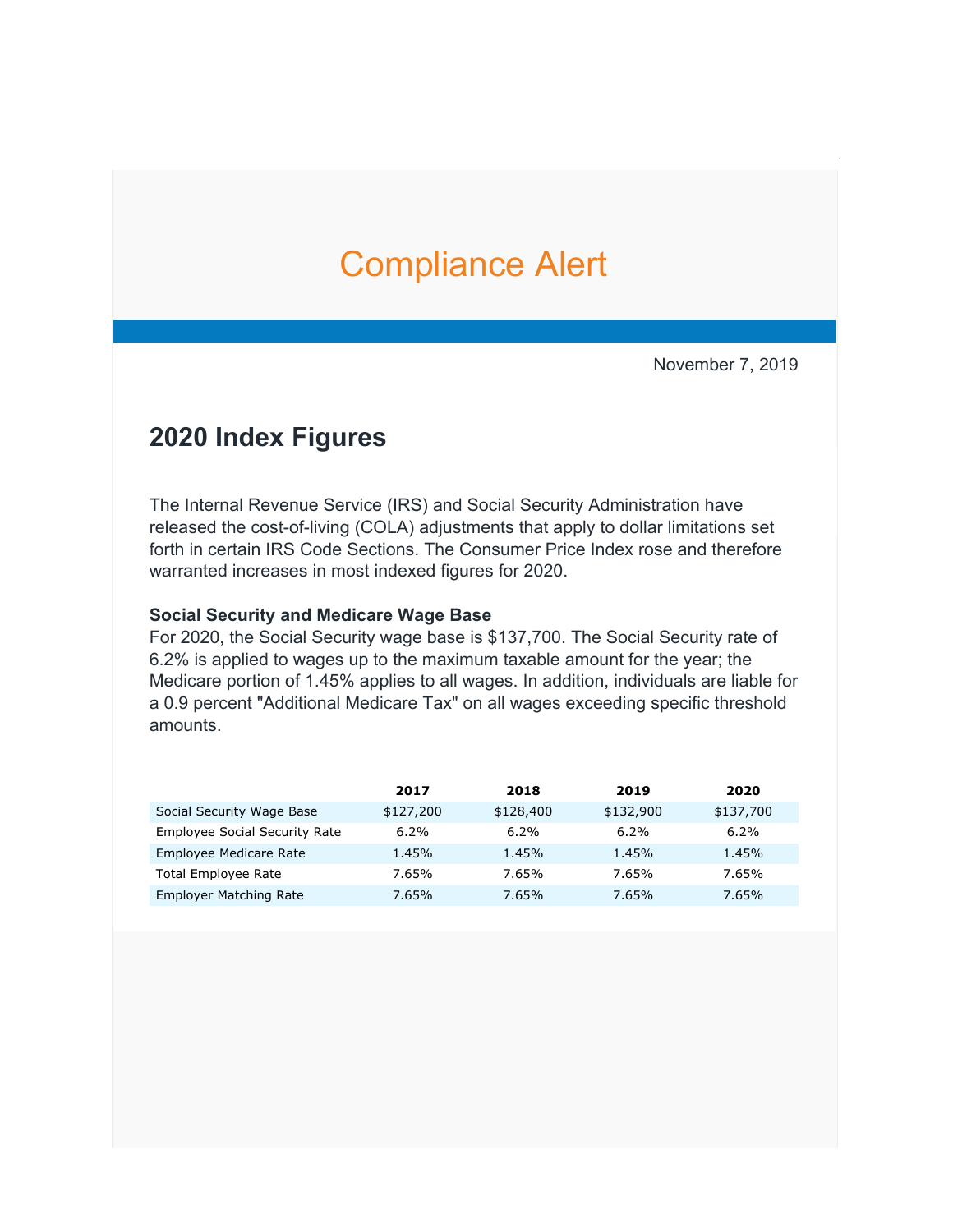#### **Indexed Compensation Levels**

For highly compensated and Key Employee definitions.

|                                           | 2017                      | 2018                      | 2019                      | 2020                      |
|-------------------------------------------|---------------------------|---------------------------|---------------------------|---------------------------|
| <b>Highly Compensated Employee</b>        | \$120,000                 | \$120,000                 | \$125,000                 | \$130,000                 |
| Top Paid Group of 20%                     | \$120,000                 | \$120,000                 | \$125,000                 | \$130,000                 |
| Key Employee, Officer                     | \$175,000                 | \$175,000                 | \$180,000                 | \$185,000                 |
|                                           |                           |                           |                           |                           |
| 401(k) Plans                              |                           |                           |                           |                           |
|                                           | 2017                      | 2018                      | 2019                      | 2020                      |
| Maximum Employee Deferral                 | \$18,000                  | \$18,500                  | \$19,000                  | \$19,500                  |
| Catch up allowed for those 50<br>and over | \$6,000                   | \$6,000                   | \$6,000                   | \$6,500                   |
|                                           |                           |                           |                           |                           |
| <b>Healthcare FSA</b>                     |                           |                           |                           |                           |
|                                           | 2017                      | 2018                      | 2019                      | 2020                      |
| <b>Salary Reduction Annual Limit</b>      | \$2,600                   | \$2,650                   | \$2,700                   | \$2,750                   |
|                                           |                           |                           |                           |                           |
|                                           |                           |                           |                           |                           |
| <b>Adoption Credit</b>                    |                           |                           |                           |                           |
|                                           |                           |                           |                           |                           |
|                                           | 2017                      | 2018                      | 2019                      | 2020                      |
| Phase Out (modified AGI)                  | \$203,540 to<br>\$243,540 | \$207,140 to<br>\$247,140 | \$211,160 to<br>\$251,160 | \$214,520 to<br>\$254,520 |
| <b>Adoption Expenses</b>                  | \$13,570                  | \$13,810                  | \$14,080                  | \$14,300                  |

The exclusion from income provided through and employer or a Section 125 cafeteria plan for adoption assistance also has a \$14,300 limit for the 2020 taxable year. And remember - a participant may take the exclusion from income and the tax credit if enough expenses are incurred to support both programs separately.

#### **Health Savings Account (HSA)**

|                                                                                  | 2017     | 2018     | 2019     | 2020     |  |  |
|----------------------------------------------------------------------------------|----------|----------|----------|----------|--|--|
| Minimum deductible amounts for the qualifying high-deductible health plan (HDHP) |          |          |          |          |  |  |
| Individual Coverage                                                              | \$1,300  | \$1,350  | \$1,350  | \$1,400  |  |  |
| <b>Family Coverage</b>                                                           | \$2,600  | \$2,700  | \$2,700  | \$2,800  |  |  |
| Maximum contribution levels                                                      |          |          |          |          |  |  |
| <b>Individual Coverage</b>                                                       | \$3,400  | \$3,450  | \$3,500  | \$3,550  |  |  |
| <b>Family Coverage</b>                                                           | \$6,750  | \$6,900  | \$7,000  | \$7,100  |  |  |
| Catch up allowed for those 55<br>and over                                        | \$1,000  | \$1,000  | \$1,000  | \$1,000  |  |  |
| Maximums for HDHP out-of-pocket expenses                                         |          |          |          |          |  |  |
| Individual Coverage                                                              | \$6,550  | \$6,650  | \$6,750  | \$6,900  |  |  |
| <b>Family Coverage</b>                                                           | \$13,100 | \$13,300 | \$13,500 | \$13,800 |  |  |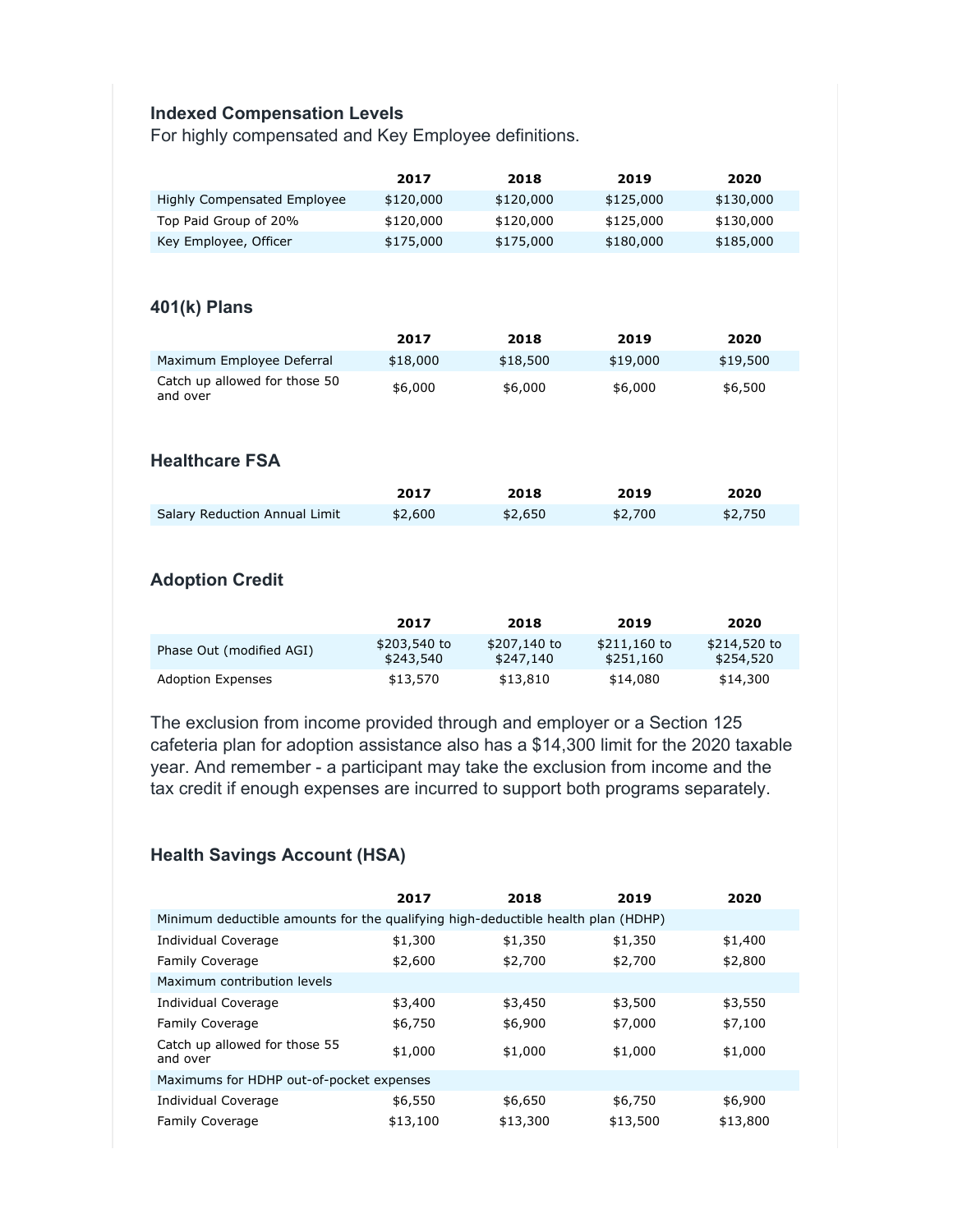### **Archer Medical Savings Account (MSA)**

Although new MSAs are not allowed, maximum contributions to an existing MSA that are attributable to a single-coverage plan is 65% of the deductible amount. Maximum contributions for a family-coverage plan are limited to 75% of the deductible amount. MSA contributions must be coordinated with any HSA contributions for the taxable year and cannot exceed the HSA maximums.

|                                                                                  | 2017                  | 2018                  | 2019                  | 2020                  |  |
|----------------------------------------------------------------------------------|-----------------------|-----------------------|-----------------------|-----------------------|--|
| Minimum deductible amounts for the qualifying high-deductible health plan (HDHP) |                       |                       |                       |                       |  |
| <b>Individual Coverage</b>                                                       | $$2,250 -$<br>\$3,350 | $$2,300 -$<br>\$3,450 | $$2,350 -$<br>\$3,500 | $$2,350 -$<br>\$3,550 |  |
| <b>Family Coverage</b>                                                           | $$4,500 -$<br>\$6,750 | $$4,550 -$<br>\$6,850 | $$4,650 -$<br>\$7,000 | $$4,750 -$<br>\$7,100 |  |
| Maximum contribution levels                                                      |                       |                       |                       |                       |  |
| Individual Coverage -<br>percentage of deductible<br>amount                      | 65%                   | 65%                   | 65%                   | 65%                   |  |
| Family Coverage - percentage<br>of deductible amount                             | 75%                   | 75%                   | 75%                   | 75%                   |  |
| Maximums for HDHP out-of-pocket expenses                                         |                       |                       |                       |                       |  |
| <b>Individual Coverage</b>                                                       | \$4,500               | \$4,550               | \$4,650               | \$4,750               |  |
| <b>Family Coverage</b>                                                           | \$8,250               | \$8,400               | \$8,550               | \$8,650               |  |

#### **Qualified Small Employer Health Reimbursement Arrangement (QSEHRA)**

Total amount of payments and reimbursements for any year cannot exceed

|                        | 2017     | 2018     | 2019     | 2020     |
|------------------------|----------|----------|----------|----------|
| Individual Coverage    | \$4,950  | \$5,050  | \$5,150  | \$5,250  |
| <b>Family Coverage</b> | \$10,050 | \$10,250 | \$10,450 | \$10,600 |

#### **Dependent and/or Child Daycare Expenses**

Just a reminder that although the daycare expense limit associated with a cafeteria plan is not indexed, the tax credit available through a participant's tax filing was raised in 2003. The daycare credit must be filed on Form 2441 and attached to the 1040 tax filing form. The limits for the daycare credit expenses are \$3,000 of expenses covering one child and \$6,000 for families with two or more children. If one of the parents is going to school full time or is incapable of self-care, the nonworking spouse would be "deemed" as earning \$250 per month for one qualifying child and \$500 for two or more qualifying children. This "deemed" earned income is used whether a person is using the employer's cafeteria plan or taking the daycare credit.

The cafeteria plan daycare contribution limit is \$5,000 for a married couple filing a joint return, or for a single parent filing as "Head of Household." For a married couple filing separate returns, the limit is \$2,500 each. The daycare credit is reduced dollar for dollar by contributions to or benefits received from an employer's cafeteria plan. An employee may participate in their employer's cafeteria plan and